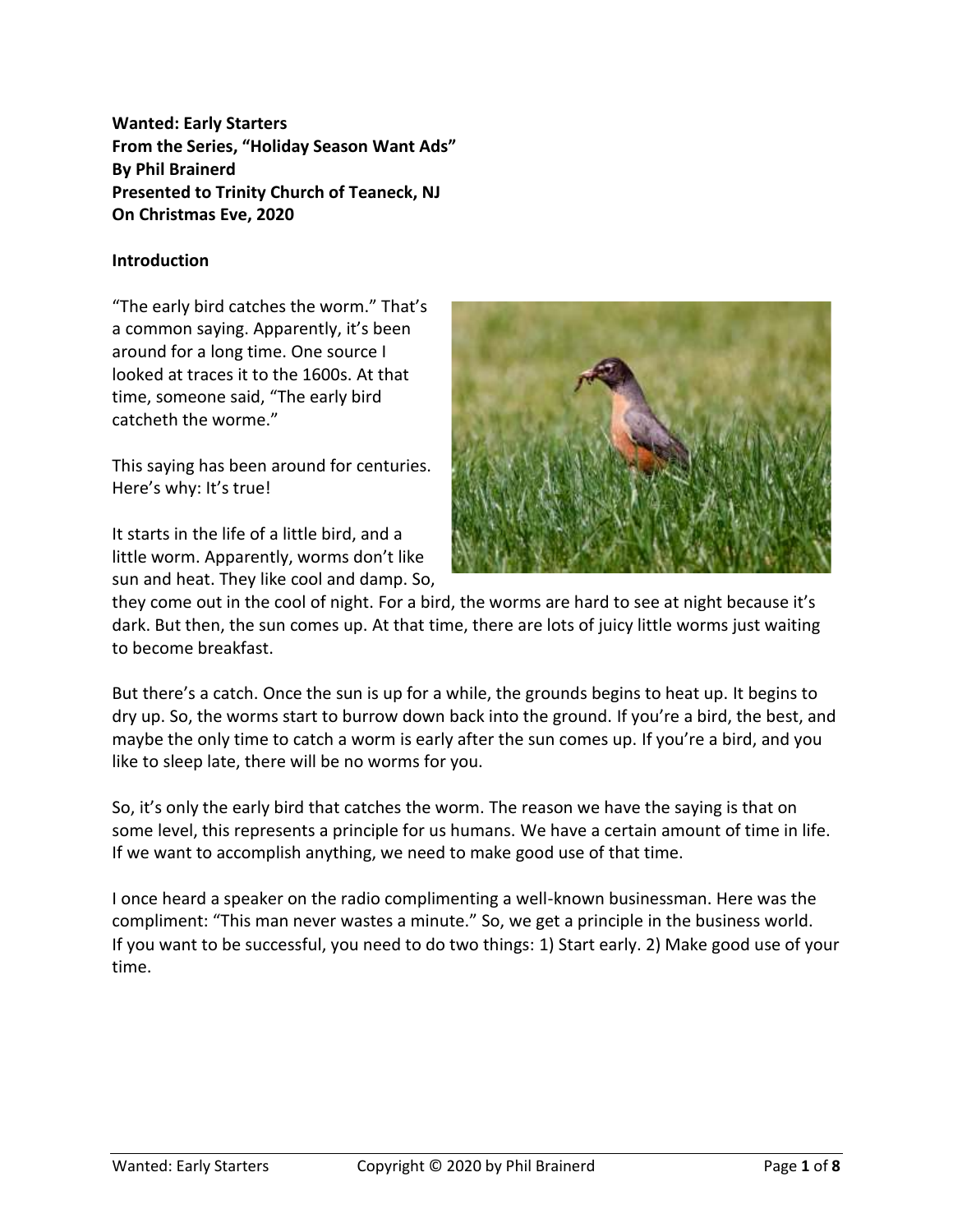We're in our Advent season series: Holiday Season Want Ads. Today, our want ad is something that is surely valuable in the business world. Wanted: Early Starters. Right now, is when I get the questions. First, the regular attenders scratch their heads and ask: "This is church. What has this to do with the Bible." The visitors say, "This is Christmas. What has any of this to do with Christmas."

As always, I'm glad you asked. Let's find out by reading a well-known part of the Christmas story. One day, an angel appears to a young girl named Mary. Mary doesn't know what's going on, so she's afraid.

But the angel said to her, "Do not be afraid, Mary; you have found favor with God. You will conceive and give birth to a son, and you are to call him Jesus. He will be great and will be called the Son of the Most High. The Lord God will give him the throne of his father David, and he will reign over Jacob's descendants forever; his kingdom will never end." "How will this be," Mary asked the angel, "since I am a virgin?" The angel answered, "The Holy Spirit will come on you, and the power of the Most High will overshadow you. So the holy one to be born will be called the Son of God. (Luke 1:3035)

We've just heard about the way that Jesus started his life on earth. He was conceived through a miraculous act of God. It's the event we celebrate at Christmas.

This is a well-known story that many of our readers have heard many times. Let's look at this event another way by asking a question: When did Jesus start his work on earth? Answer: At conception. You can't start any earlier than that!

We believe that Jesus was God. He existed before, well before, the time he entered the body of a child on earth. Why did Jesus have to start so early? This must have been hard on any levels. How do you squeeze an infinite being into a tiny baby in a womb? God can do anything. He could have made an adult human body out of the dust, just like he did with Adam. Jesus could have entered an adult human body and saved himself a lot of trouble. Why the baby? Why go all the way back to conception?

Because being a baby was part of the many tasks that Jesus had. One of the tasks Jesus had to accomplish was to experience all the things that normal humans experience. The all-powerful God had to experience what it's like to be a powerless child in a womb. He had to experience what it's like to be born. Giving birth is very painful for women – Apparently, it's not fun for the baby, either.

When Jesus lived in the realms of heaven, he had everything he could possibly want. He had to experience what it was like to be born into a poor family. So poor, he was born in a stable.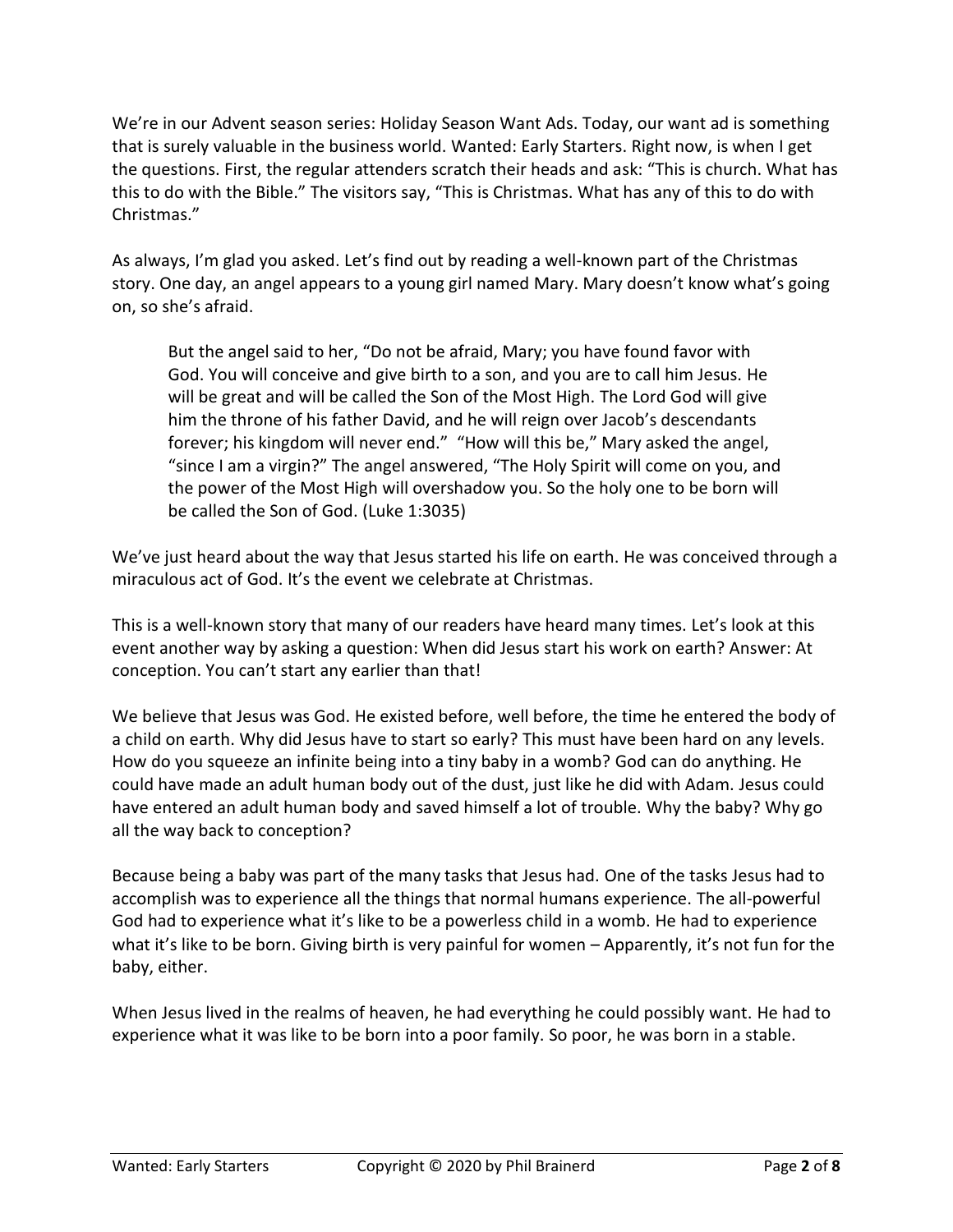In heaven, anything Jesus wanted could be given him by angels - Immediately. Babies, on the other hand, get hungry. Then they cry. Then, even the best of parents take some time to bring food. Jesus had to experience what it was like to be hungry and to have to wait for food.

Sometimes children have bad experiences growing up. Sometimes, they're bullied. Sometimes, other children steal things. In heaven, it was safe. Jesus had to live through the painful things that children experience.

In heaven, Jesus spoke, and things happened. On earth, Jesus had to work long hours as a carpenter. In heaven, Jesus had the worship of angelic beings. On earth, he experienced disbelief and mocking. The plan on earth included Jesus being falsely accused and arrested. He was beaten and eventually tortured to death on a cross.

Why did he have to do all this?

He had to do all this for two reasons. They're mentioned in the book of Hebrews.

### **Reason 1**

For we do not have a high priest who is unable to empathize with our weaknesses, but we have one who has been tempted in every way, just as we are—yet he did not sin. Let us then approach God's throne of grace with confidence, so that we may receive mercy and find grace to help us in our time of need. (Hebrews 4:15-16)

A priest is someone who represents us before God. Jesus wanted to do that for us. He wants to be our high priest. To be the best priest, you have to understand the people you represent. Jesus wanted to experience every pain you and I feel. He wanted to go through every temptation that we face. This allows him to truly understand us. He understands every pain. He understands every failure. So now, we can approach God's throne with confidence. We can find mercy in our time of need. Because we have a high priest who understands us.

### **Reason 2**

But Jesus did even more. In the Old Testament days, the high priest offered sacrifices for the people. Jesus, the great high priest, offered himself. In order to do that, to be worthy to do that, he had to live a perfect life.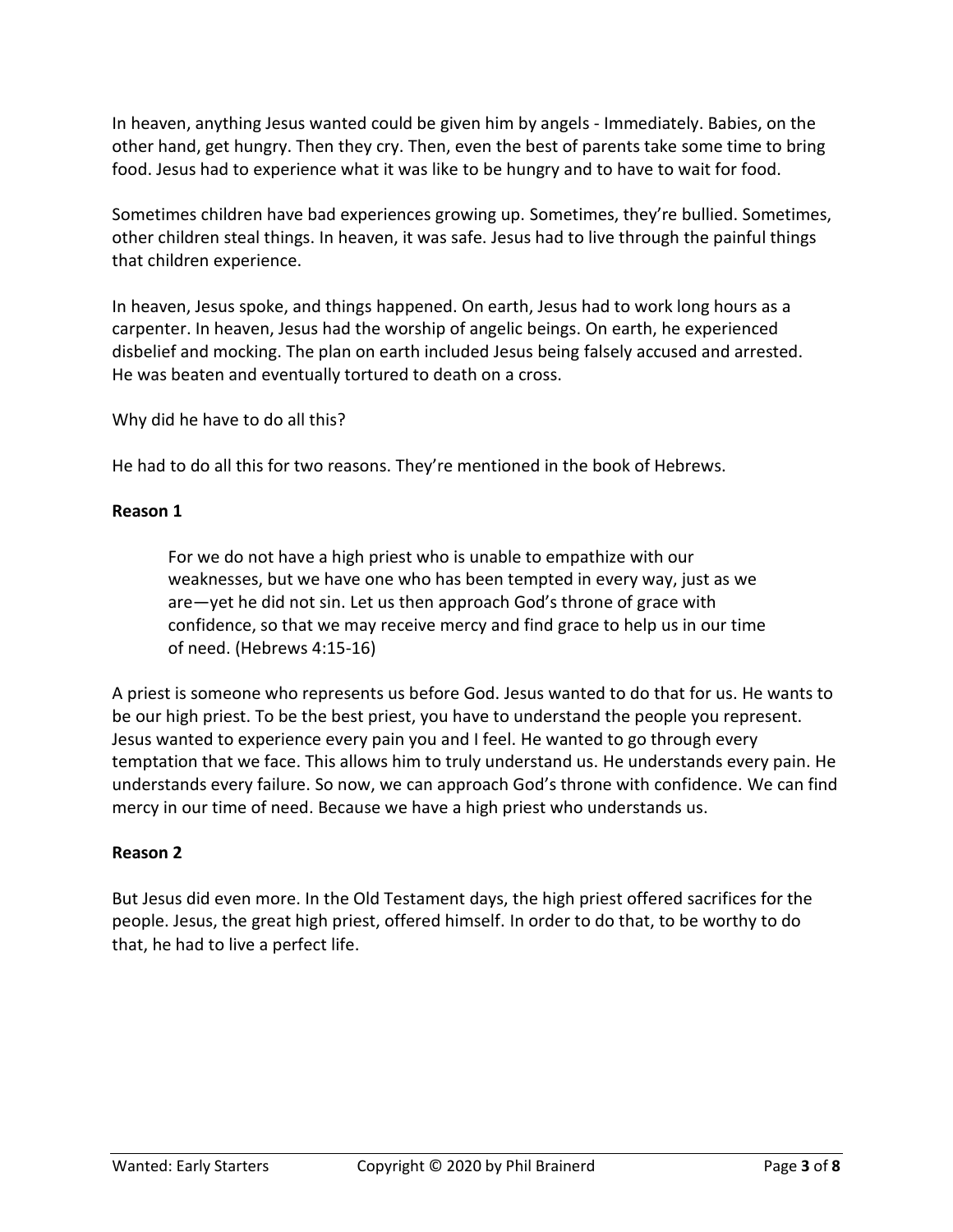Such a high priest truly meets our need—one who is holy, blameless, pure, set apart from sinners, exalted above the heavens. Unlike the other high priests, he does not need to offer sacrifices day after day, first for his own sins, and then for the sins of the people. He sacrificed for their sins once for all when he offered himself. (Hebrews 7:26)

If Jesus merely understood us, that would be great. But he does far more. He faced every temptation that we face, and never sinned. That's why he can offer himself for us. We don't have to do anything more. Jesus did it all.

Jesus had a big job to do. He had to live a life that allowed him to understand us. And he had to live it perfectly so he could offer himself for the sins of the world. In order to do that, he started early. And he had to use his time effectively. From the moment he was conceived until his death on the cross, Jesus didn't waste a minute. He lived every minute for you and for me.

Wait! Did I say Jesus started his work at conception? This all took planning. During the regular season, we're studying the book of Matthew. There's a phrase that Matthew uses a lot in his book. When he told the story of Christ's virgin conception, he said this:

"All this took place to fulfill what the Lord had said through the prophet…" (Matthew 1:22)

A lot of the things Jesus did were predicted centuries before he was born. In order to do that, God had to plan in advance. Way in advance. Talk about starting early! Do you know how far back God had to plan? Here's something we read about Jesus in the book of Revelation:

(Jesus is) ...the Lamb who was slain from the creation of the world. (Revelation 13:8)

God planned so far back that he knew Jesus would die for the sins of the world *before the world was even created.* He started early.

# **Why are we discussing all this?**

So now we come to another question: Why are we talking about all this? We're talking about all this because It gives us a picture of a very big God. Let's learn how big.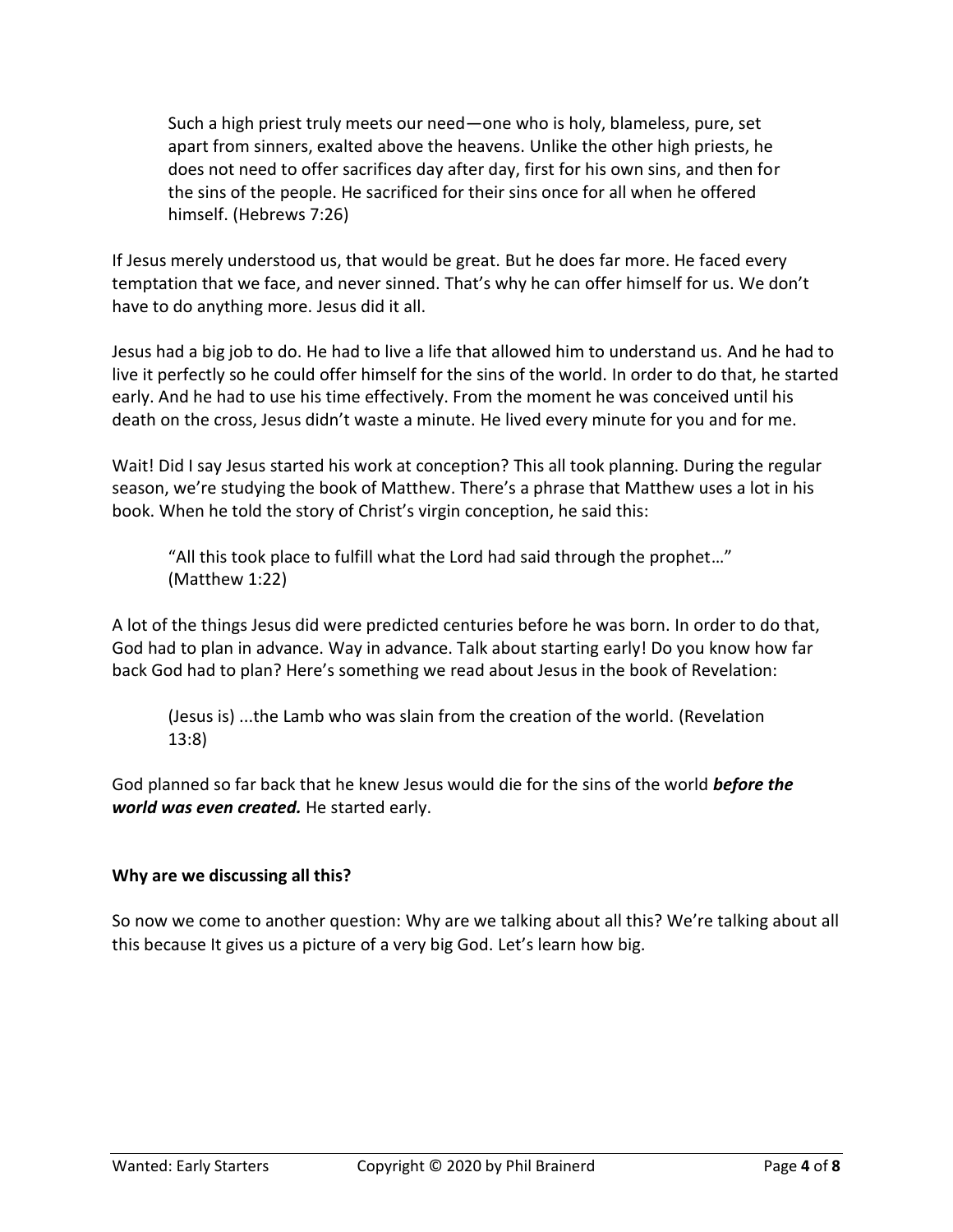# **A. God is Eternal**

God is eternal. Let's read about why that's important.

23 Now there have been many of those priests, since death prevented them from continuing in office; 24 but because Jesus lives forever, he has a permanent priesthood. 25 Therefore he is able to save completely those who come to God through him, because he always lives to intercede for them.( Hebrews 7:23-25)

Imagine that you trusted in Jesus. You believe you're going to heaven. But when you get to heaven, the angel at the gate says this: "Yes, Jesus rose from the dead, but later he died of old age - We're so sorry." No! That will never happen because Jesus lives forever. That's why he can offer us eternal life. He will always be there for us.

Let's learn something else about the size of our God.

#### **B. God is All-Powerful**

Not only is God eternal, but he is also all-powerful.

Let's read:

1 Lord, you have been our dwelling place throughout all generations.

2 Before the mountains were born or you brought forth the whole world, from everlasting to everlasting you are God. (Psalm 90:1-2)

God started his plan before the creation of the world. So he was present before the world was created, and he'll be around long after the world ends. But think about this: If you were eternal, and you had no power, that would be a problem. What makes God great is that he is able to create a plan, and then make his plan take place. He planned a world and it came to be. He planned mountains, and they happened. He planned humanity and created a plan for us. A plan that allowed us to live with him for all eternity. His plan will happen. It will come to completion. Why? Because God is all powerful. He can make his plan happen.

Now, here's the big question.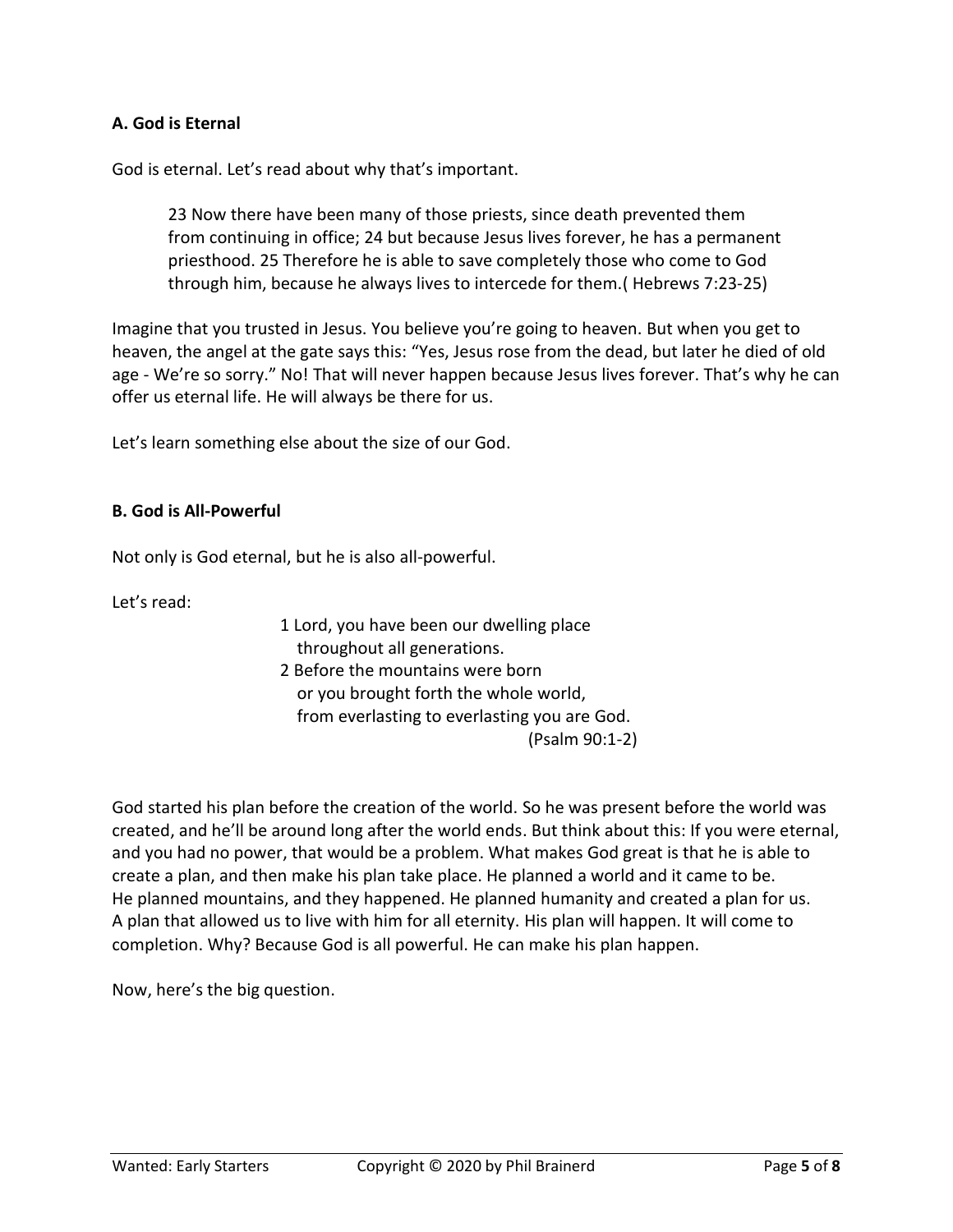### **How do we respond?**

How do we respond to all this?

### **A. Worship**

First, we respond in awe and wonder. We join with the shepherds and the wise men and the angels. We let ourselves marvel that everything we've discussed could be wrapped up in a little baby. Let us fall at his feet and worship.

#### **B. Bible Examples 1) Peter and Andrew**

Next, let's take some hints from people in the Bible.

18 As Jesus was walking beside the Sea of Galilee, he saw two brothers, Simon called Peter and his brother Andrew. They were casting a net into the lake, for they were fishermen. 19 "Come, follow me," Jesus said, "and I will send you out to fish for people." 20 At once they left their nets and followed him. (Mathew 4:18-20)

Here are some simple fishermen. They see Jesus. He says, "follow me". They follow right away. What made them do that?

In ancient Israel, many young children were sent to the synagogue school to learn about their faith. There, they learned about one called the Messiah. Peter and Andrew likely came from a family that did this. One day, the Messiah appeared. Peter and Andrew recognized them. Why? Because their parents allowed them to start early. They started young learning about faith. When the Messiah called, they knew to follow.

Here's an important fact: The most influential people in the early church were all people who grew up with faith. They were trained in the Scriptures. The people in history who made the most impact on their world for Jesus were people who started early. They grew up in a culture influenced by the Bible.

I appreciate it when people come to church and bring their children. There is no greater gift you can gift a young person than a knowledge of faith. There is no greater gift than allowing your children to start early learning about God. Let's look at another example from the Bible.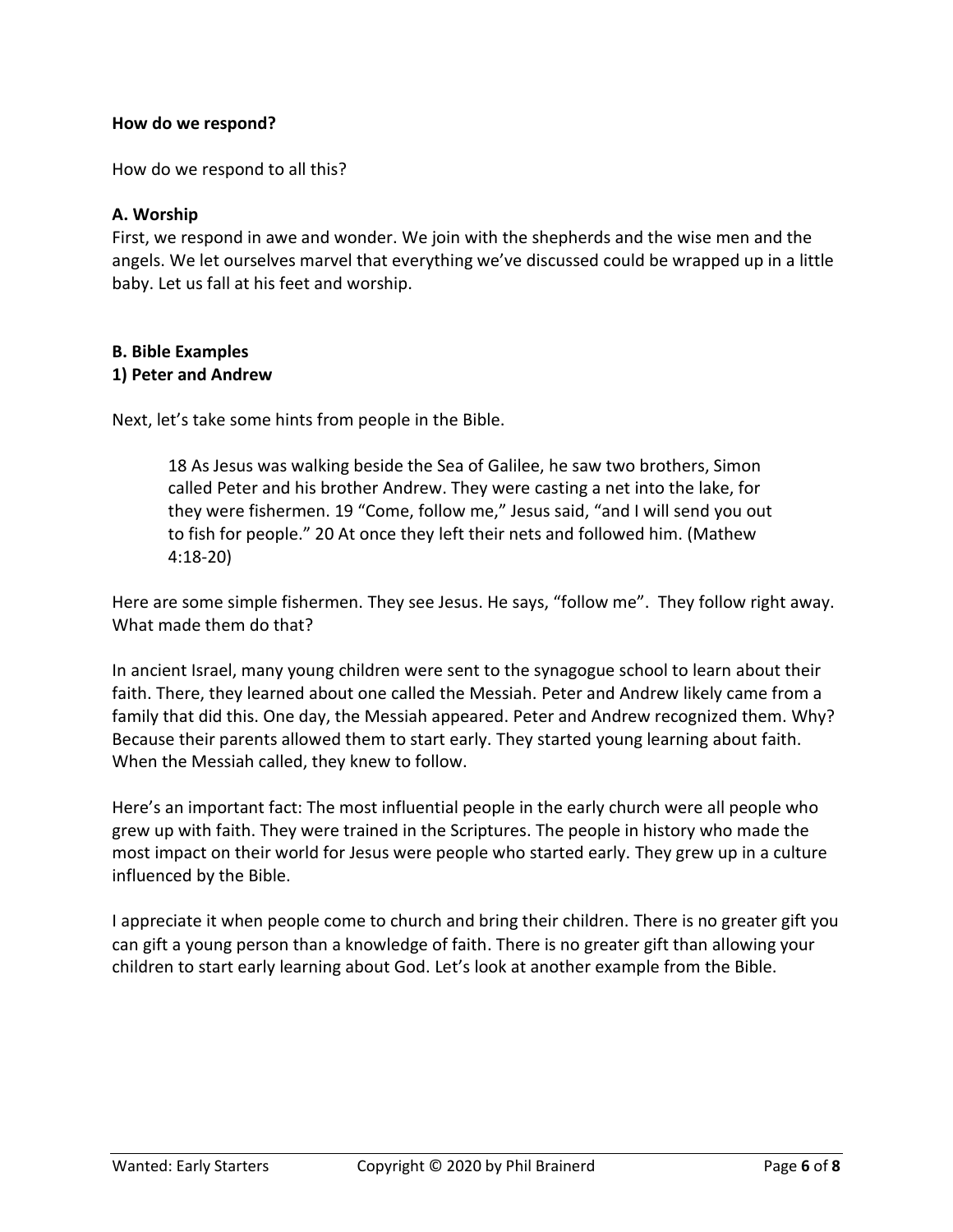# **2. Matthew the Tax Collector**

Another image is the Apostle Matthew. Like Peter and Andrew, Matthew was likely sent to the synagogue school as a child. Sadly, he fell away at some point. He joined a group known as the tax collectors. Tax collectors in ancient Israel are a long story. For now, let's call them "legal criminals". In those days, the Romans had invaded Israel. They demanded heavy taxes with little in return. Tax gatherers were Hebrews who helped the Romans to take money from their countrymen. You can imagine that they were despised.

Although Matthew grew up knowing the right way to live, he fell away. But one day, he met Jesus. When he met Jesus, he came back.

Maybe you grew up hearing about Jesus. You started early. But for some reason you fell away. Let the God of eternity fill you with the awe and wonder of Christmas Then, come back. You still have lots of time in life to use for God.

Let's look at one more.

# **3. The thief on the cross.**

On the day that Jesus was crucified, there was not only one cross. There were at least three. On either side of Jesus were two criminals - Really bad criminals - Criminals worthy of death by crucifixion.

We started by mentioning the idea that there are people who never waste a minute of their lives. These men go down in history as symbols of people who wasted every minute.

One of the criminals foolishly took the few minutes he had left on the earth and joined with the mob - He hurled insults at Jesus.

The other though did something wise. Up to this point, he had wasted every minute of his life. He realized that he had only a few minutes left. He decided to use those minutes to great effect. He asked Jesus to remember him. Jesus did. Because of the criminal's wise decision, Jesus said he would see paradise. The criminal had only a few minutes of life, but he decided to use them to follow God.

Maybe you're like the criminal, and you feel like you've wasted your life? Maybe you haven't wasted it on criminal activities. However, you haven't used any time to follow God. I don't know how many minutes you have left in life, but why not use them for eternal wisdom? Make this the day that you choose to follow Jesus.

Let us tell you how. You'll see some instructions at the end of this article.